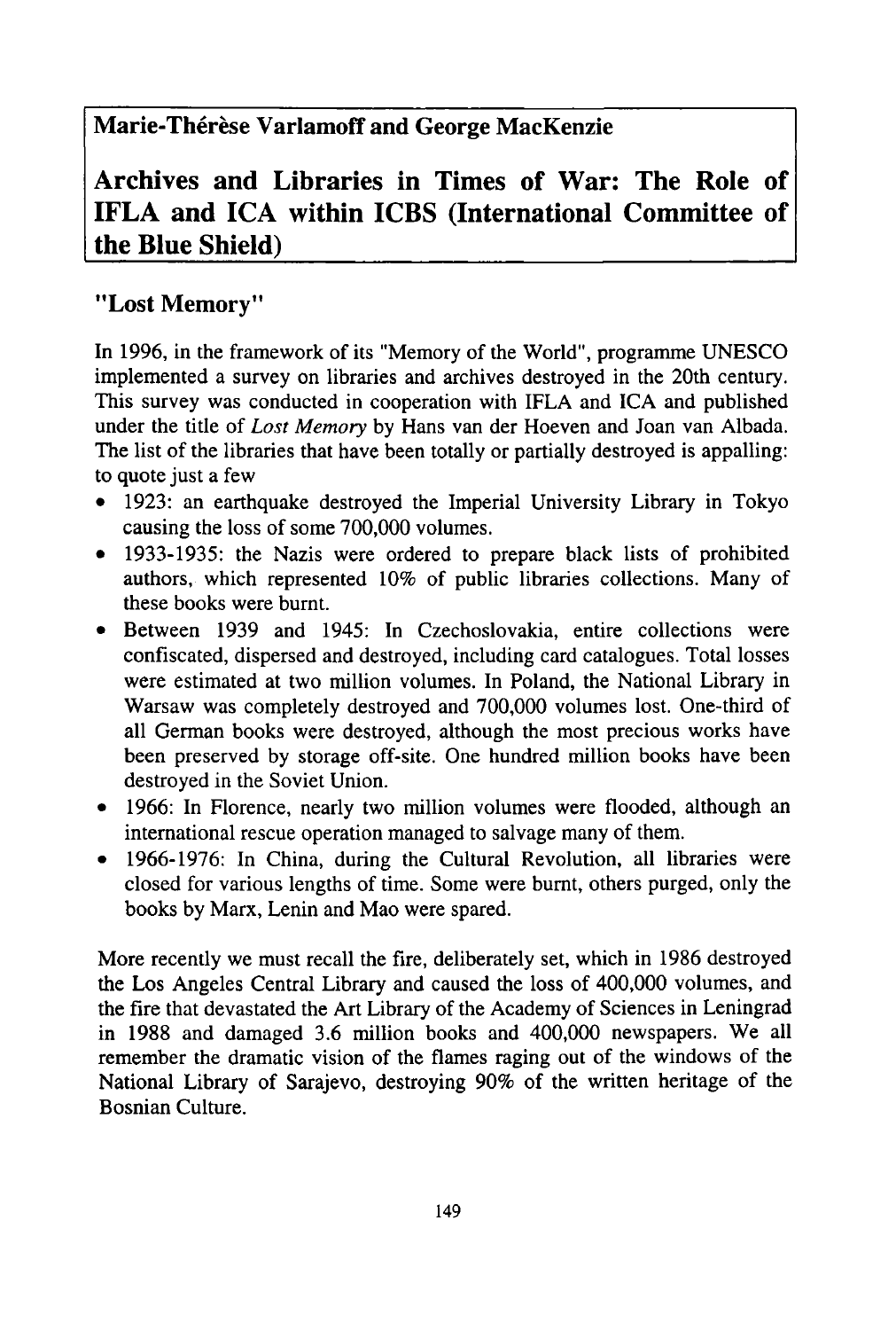The UNESCO survey analyzes the various causes of destruction and damage. Apart from war, the ranking of significant dangers are: fire, accidental of criminal; water from outside or inside; earthquakes; civil disorders; and also insects and rodents, mold and humidity, poor storage, neglect, poor restoration, destruction by administrative order. An analysis of implemented and intended measures in the five continents to protect libraries from disasters complete this study.

# **The 1954 Hague Convention**

Conscious of the extent and importance of the destruction that had affected the world's cultural heritage during World War II, UNESCO prepared a Convention for the Protection of Cultural Property in the Event of Armed Conflict, which was adopted in 1954 in The Hague. The 90 State Parties who have signed the Convention agreed:

- to adopt preventive measures to protect the cultural heritage not only during war time (it is too late then) but also during peace time;
- to protect and respect cultural heritage in case of armed conflicts (even when these are not international);
- to create mechanisms to ensure this protection (an international register of cultural items under special protection was created);
- to indicate with a special sign some important buildings; and
- to create special units inside the armed forces in charge of the protection of cultural heritage.

### **ICBS - International Committee of the Blue Shield**

New kinds of conflicts which have broken out in the recent years (Czechoslovakia, Rwanda, Afghanistan, East Timor) and serious natural disasters (like the floods in Florence, 1996, Poland, 1997, or the fires in St Petersburg or Los Angeles, to quote just a few) have led four non-governmental organizations to found the International Committee of the Blue Shield (ICBS). The Blue Shield is the cultural equivalent of the Red Cross. It is the symbol specified in the 1954 Hague Convention for making cultural sites to give them protection from attack in the event of armed conflict.

The International Committee of the Blue Shield (ICBS) covers museums and archives, historic sites and libraries. It brings together the knowledge, experience and international networks of four expert organizations: the International Council of Archives (ICA), the International Council of Museums (ICOM), the International Council on Monuments and Sites (ICOMOS) and the International Federation of Library Associations and Institutions (IFLA). These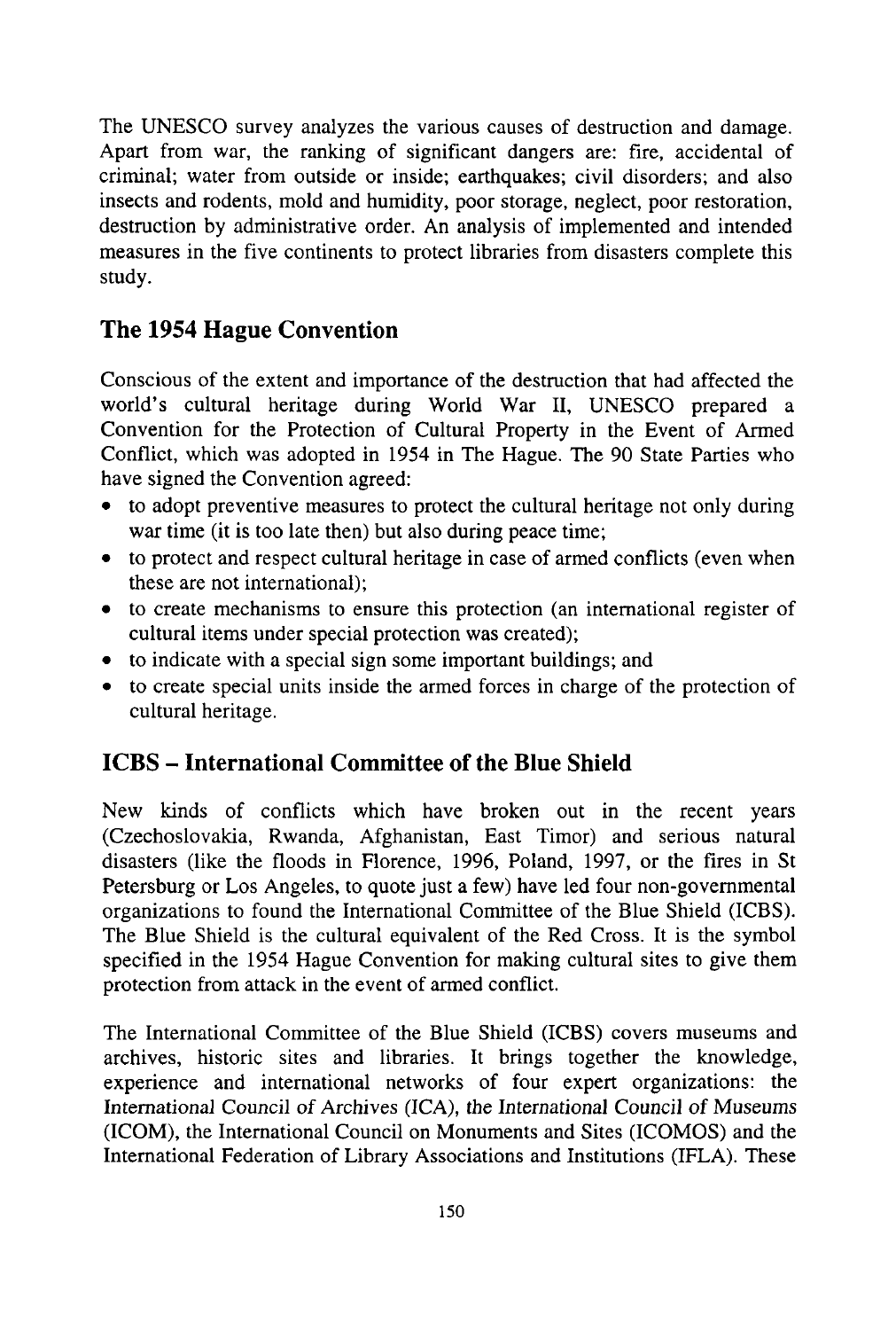represent an unrivalled body of expertise to advise and assist in responding to events such as war in former Yugoslavia and hurricane damage in Central America. ICBS is international, independent and professional.

The ICBS works for the protection of the world's cultural heritage, in particular by:

- encouraging safeguarding and respect for cultural property and promoting risk preparedness;
- training experts at national and regional level to prevent, control and recover from disasters;
- facilitating international responses to threats or emergencies threatening cultural property; and
- cooperating with other bodies including UNESCO, ICCROM and the International Committee of the Red Cross (ICRC).

So far, the ICBS has concentrated on two main areas of activity: on training and on the revisions of international law for protecting cultural heritage.

## **Radenci Declaration**

A seminar was held in Radenci, Slovenia, in November 1998 to train personnel to intervene following armed conflict or natural disasters. Participants from 12 countries, drawn from museums, archives, libraries and historic buildings, spent a week discussing strategies and tactics for dealing with disasters. Case studies were presented on war damage in former Yugoslavia, flood damage in Poland, earthquake damage in Italy, together with the experiences of military personnel for the seminar, which was targeted at personnel in eastern and southern Europe.

The seminar drafted a joint statement, to be known in Radenci Declaration calling for:

- the protection, safeguard and respect of cultural property (in both normal and exceptional situations) to be included in national policies and programmes;
- strategies to assess and reduce risk and to improve response capacity in the event of threat to cultural property to be developed; and
- institutions caring for the cultural heritage, to integrate risk preparedness and management within their activities.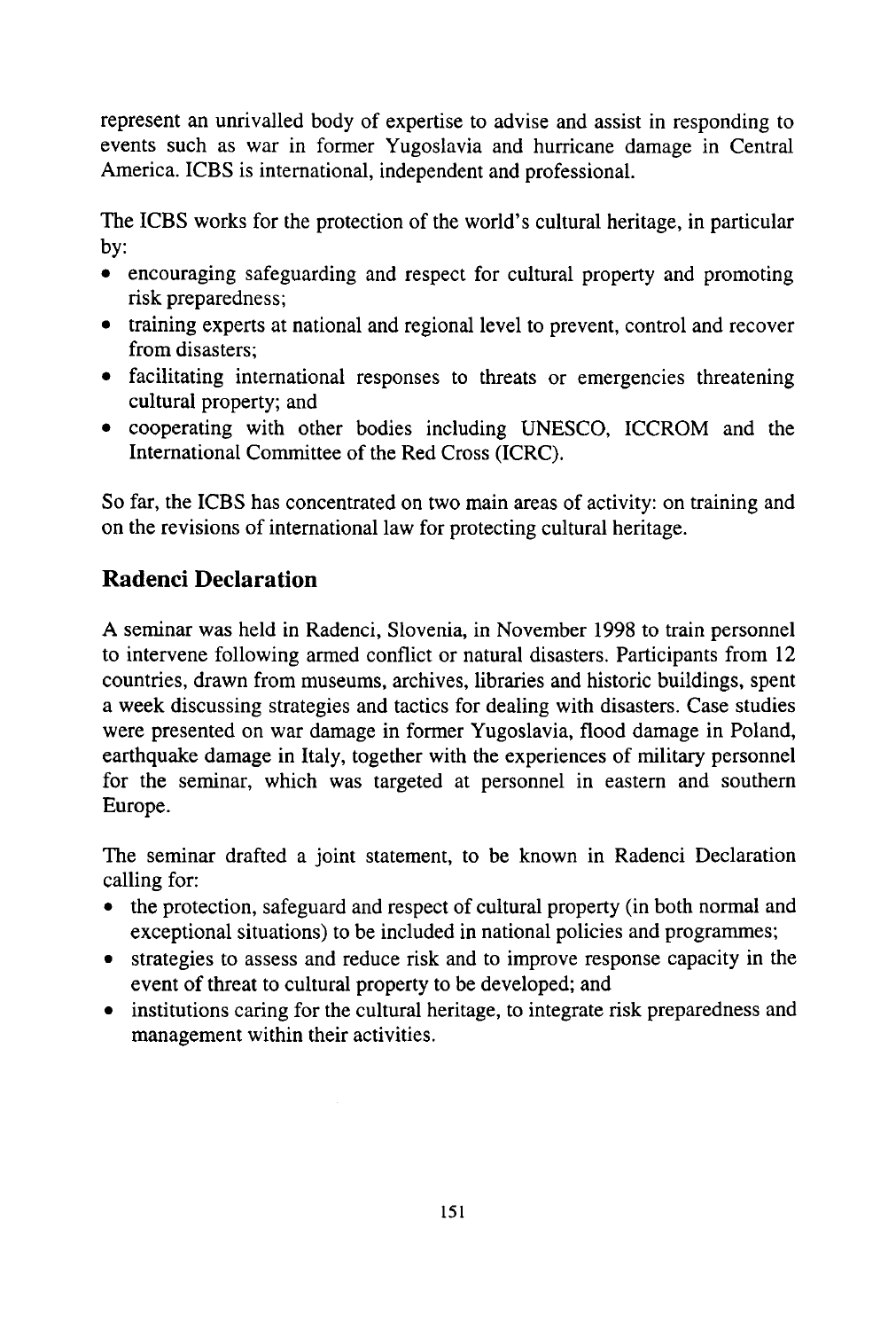#### **New Hague Protocol**

The second area of activity of the ICBS has been in the forum of the revision of the Hague Convention. The Convention of 1954 is the main international instrument for protecting cultural heritage in armed conflict, and is based on the idea that the preservation of the cultural heritage is not only a matter for the state in which it is located but is of great importance for all peoples of the world. Since 1954 it has been gradually codified by UNESCO, the UN agency charged with responsibility for cultural matters, and it has also become linked to the development of humanitarian law initiated by the Red Cross.

The Convention reflects the experience of the World War II, a total war between nation states. The majority of conflicts since 1945, which have ravaged cultural property have, however, been of a different type and have often taken place at a sub-national level.

Recognizing the damage to cultural heritage which has taken place despite the existence of the 1954 Convention, a revision process has been underway since 1933, coordinated by UNESCO and with the active participation of the ICRC (International Committee of the Red Cross). The culmination of this process was the March 1999 Diplomatic Conference in The Hague, which agreed a new Protocol giving increased protection and sanctions.

The 1999 Protocol defines clearly the occasions in which "imperative military necessity" can be claimed as a reason for attacking cultural sites. It redefines the obligations on occupying powers regarding cultural property. It creates a new category of exceptional protection to be given to the most important sites and institutions. It introduces a range of new and specific war crimes for breaches, and includes provision for universal international jurisdiction, meaning that such crimes can be prosecuted in any country that signs the Protocol. For the first time, the most serious crimes will be extraditable.

The new Protocol also establishes an inter-governmental committee of states to monitor and review the operation of the Convention. The ICBS, together with the ICRC and ICCROM, is given a specific advisory role to this new committee. The recognition of ICBS in the new protocol is unprecedented, and adds weight to its work in national and international circles.

#### **National Blue Shield Committees**

It is vital that the international initiative is taken up and supported by local initiatives. Blue Shield Committees are being formed in a number of countries.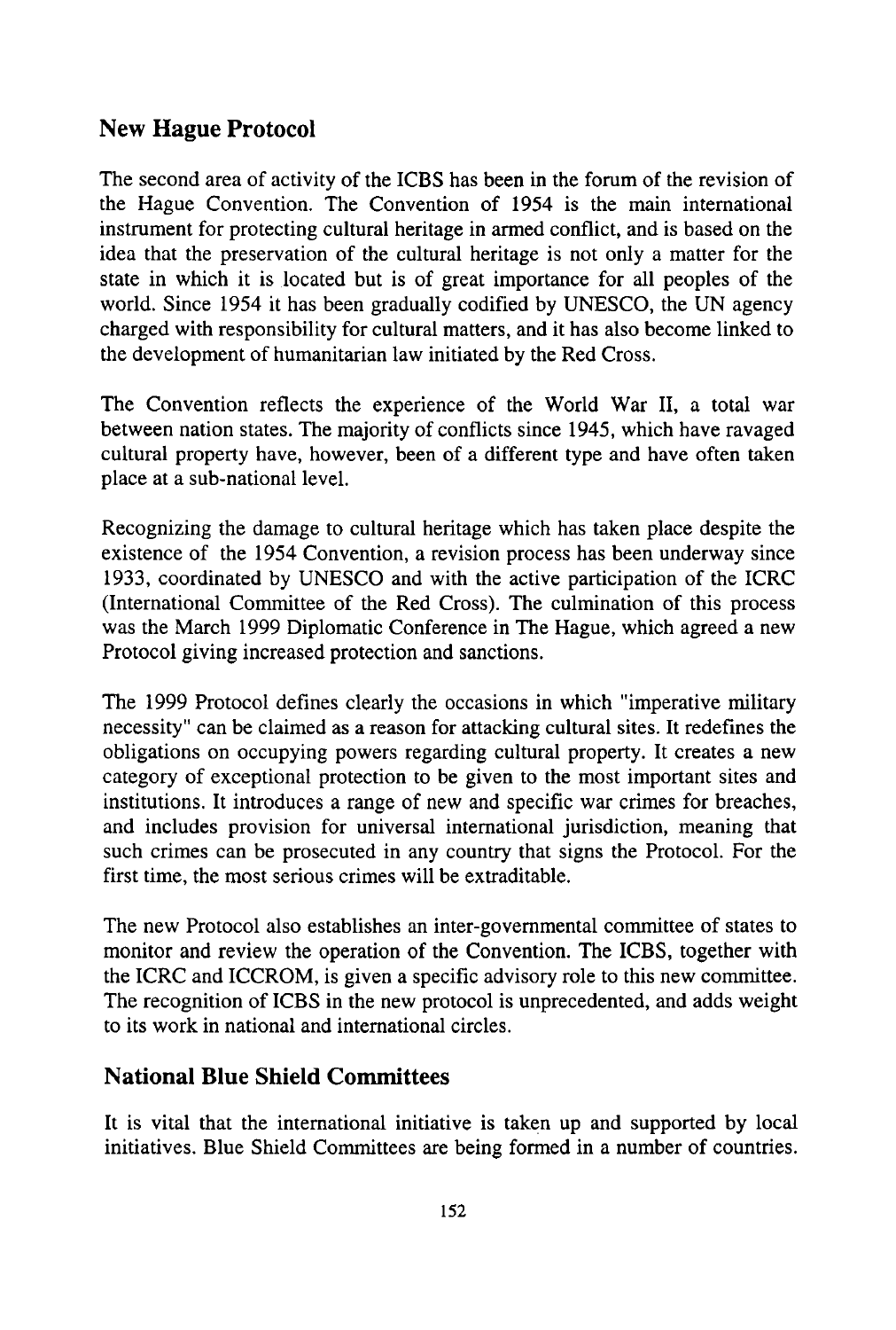Belgium was the first to do so, and discussions are currently underway in a number of other countries including France, Poland, UK, the Netherlands and Costa Rica. We must note that similar initiatives already exist in Italy, Switzerland, in the USA and the Caribbean.

National Committees can multiply effectiveness by bringing together the different professions, local and national government, the emergency services and the armed forces. They can provide a forum to improve emergency preparedness by sharing experiences and exchanging information. They can provide a focus for raising national awareness of the threats to cultural heritage. They can also promote the ratification and implementation by national governments of the Hague Convention and associated protocols.

The great strength of Blue Shield is that it is cross-sectoral, bringing together professions and institutions across the cultural spectrum. By pooling their expertise, and drawing in military authorities and emergency services, the Blue Shield is a potentially powerful model for managing disaster risks at a national level.

### **Archives and Libraries Emergency Programmes**

Blue Shield is not just an initiative for politically troubled regions of the world. It is highly relevant to the situation we face in relatively stable democratic states. Because armed conflict is deliberate, it may be more damaging to cultural property than natural or accidental damage, but the difference is one of degree and not of principle. The widespread flooding in Poland in 1997 that affected one-third of the country resulted in severe damage to archive and library material and almost overwhelmed the ability of archives and libraries to react. Moreover, steps to mitigate the effects of armed conflict and to protect archives materials, are virtually the same as those to mitigate the effects of other disasters from fire or flood. Studying the problems faced by archives that have experienced armed conflict can help to re-evaluate and improve disaster planning.

In 1997, ICA worked with UNESCO to develop an emergency programme for protecting archives in the event of armed conflict. The programme was based on case studies in three countries in different continents with quite different experiences: Costa Rica, where the constitution forbids an army, the Gambia, where there has been some sporadic armed conflict in the past and Croatia, which experienced severe fighting in 1992.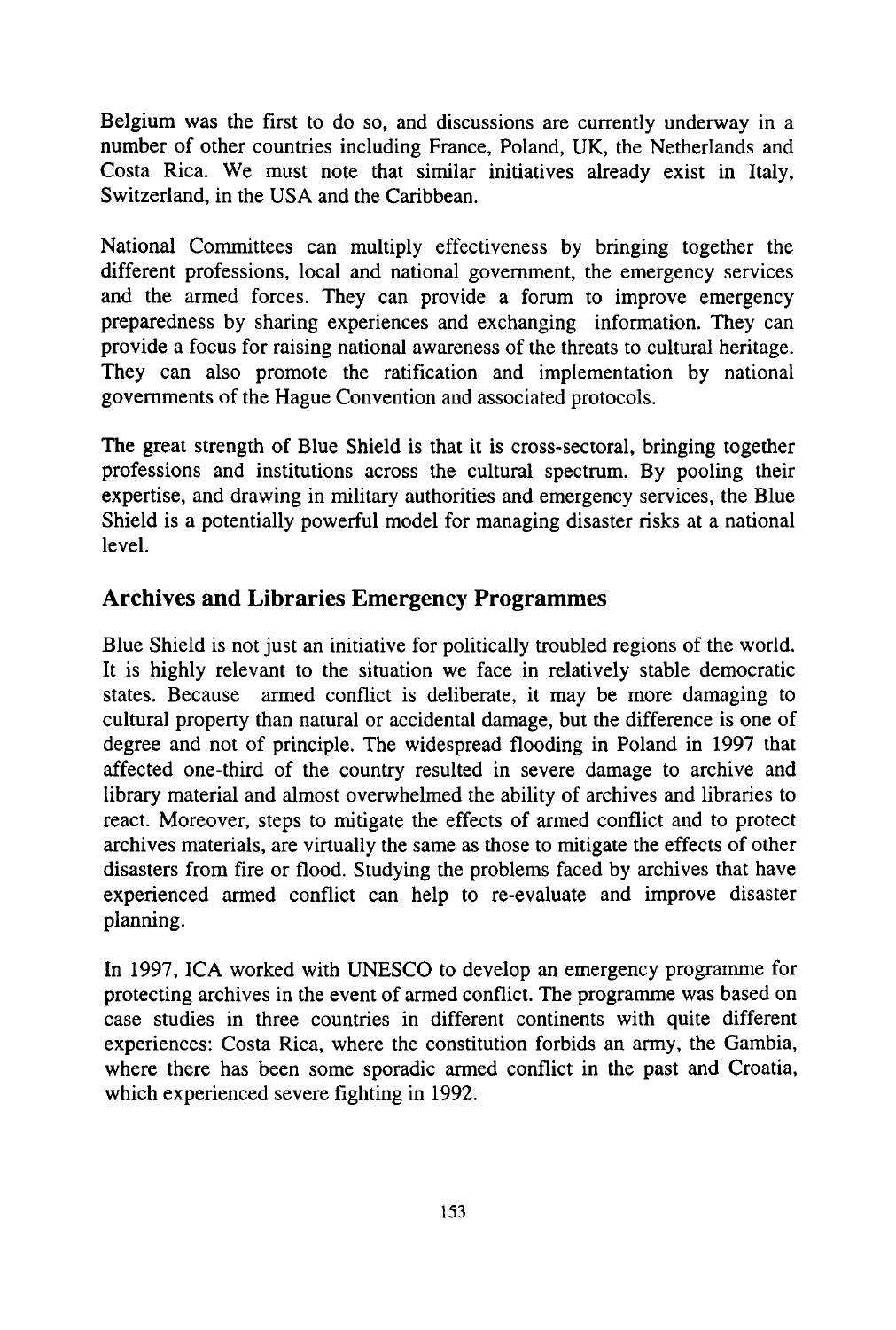The emergency programme came to a series of conclusions. The first was that archive institutions must define those of their records (typically 2% to 7%) which are vital and which will receive special attention in protection and salvage. These should normally include all the finding aids. The vital records should also be the subject of special copying programmes and the copies stored remotely.

The second conclusion was that an assessment of risks, based on potential threats, should be at the heart of institutions' policies and programmes. The risk assessment must consider all threats, and balance the seriousness of their impact against the probability of their occurring.

The third conclusion was that protection in situ should always be considered first, and only when it is not possible or appropriate should evacuation of archive material be considered.

The fourth conclusion was that all institutions should establish written emergency policies, fully supported by senior management, with the provision of appropriate materials and equipment. One aspect of the policy must be how to react and survive in conditions where there is little or no infrastructure: in other words, how to be self-sufficient for at least a time.

The final conclusion of the programme was to emphasize the central importance of the archives building. It is the first (or last) line of defense for the archive material and is crucial to the success of any protection programme. The characteristics of the building, its location and construction type need to be examined, its weaknesses need to be analyzed and measures to reduce or overcome them must be devised. Equally, the strengths of the building need to be identified, and exploited.

Although no similar emergency programme has yet been developed between UNESCO and IFLA, the same conclusions can be applied to libraries. IFLA has therefore published a leaflet covering four stages: prevention, preparedness, response and recovery.

#### **Libraries and Archives in Kosovo**

Through its constituent organizations, the ICBS has already been active in Kosovo:

• A mission to the national museum of Kosovo in Pristina, jointly mounted by ICOM and "Patrimoine sans frontières" in November 1999.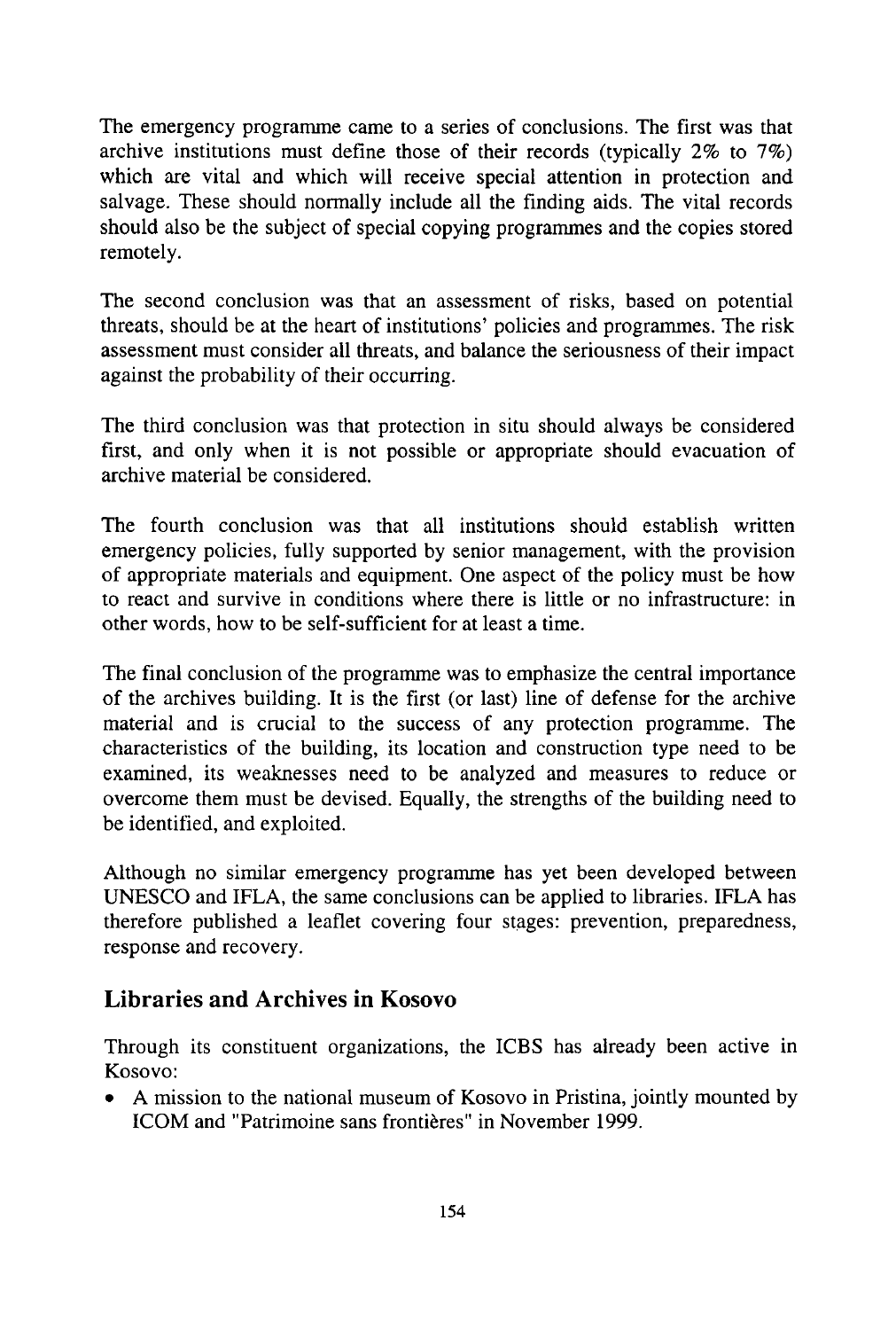- A mission to the archives of Kosovo, mounted by ICA in association with UNESCO and the Council of Europe in December 1999.
- A conference of the national directors of archives of former Yugoslavia and neighboring countries, organized by the European Board of ICA in November 1999, which produced a joint declaration.
- Financial assistance was pledged by IFLA to salvage rare manuscripts in December 1999.
- From 25 February to 5 March, 2000 an expert mission mounted by IFLA, UNESCO and the Council of Europe was sent to the main cities of Kosovo in order to prepare an assessment of the situation concerning libraries and to establish rehabilitation guidelines.

A full report on the mission including suggestions for rehabilitation guidelines in short and medium term will soon be available. However a brief report already stated that: "The National and University Library and other special libraries are in decay, the preservation of cultural heritage in terms of printed materials endangered and the national systems to record and disseminate documents are practically out of function. Large parts of the valuable collections in the National and University Library have been removed and probably destroyed during the period 1990-1999."

Many public and school libraries especially in the countryside have been totally burned down, others have had their book collections removed or destroyed, and those which are still functioning suffer from the effects of almost 10 years of neglect in acquisitions. Equally many library books have been burned along with the homes of users. An estimated total of almost half the stocks of all the public libraries are lost. A great part of the remaining books are either outdated or irrelevant to local inhabitants due to their ideological, linguistic or ethnic character. Practically all equipment has been removed and most of the present staff needs training after a long period without professional practice and systematic education.

There is no cooperation or even contact between professionals of the ethnic Albanian majority and professionals in ethnic Serbian enclaves.

In general there is a heavy need for reading rooms, children's literature, current professional literature and access to new technology. International support in terms of funding and professional assistance is now needed to reconstruct libraries and a functioning library network.

Furthermore, an action plan for Kosovo has been drawn. It consists of five main elements: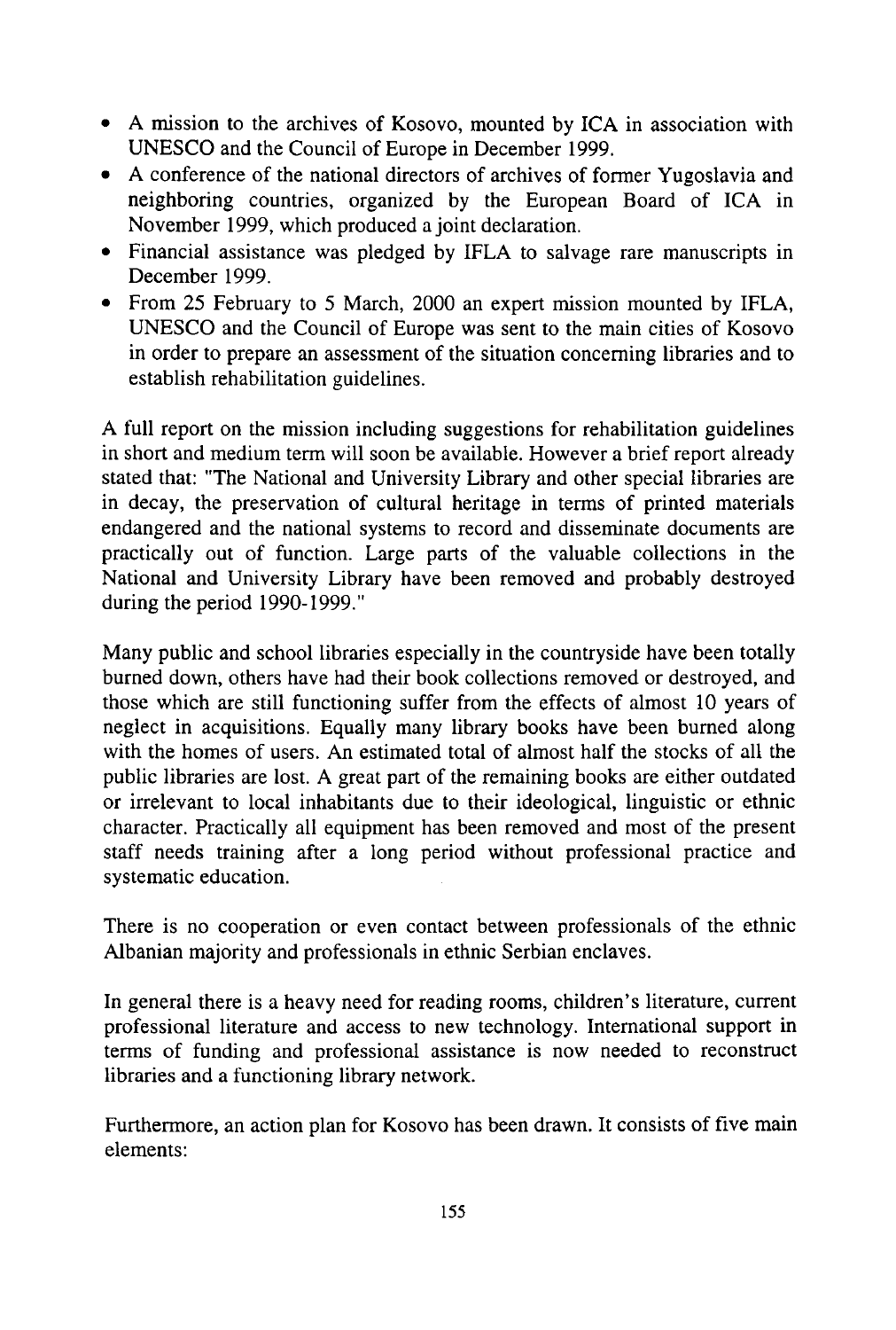*Assistance with recovery work, both short and long-term:* 

- compile inventories of cultural property at institutional, regional and national level;
- assess the condition of the different services, their staff, buildings and equipment;
- provide reports on priority needs of each sector;
- identify short term projects for emergency protection of property at risk and for confidence building; and
- develop long term recovery strategies for each sector and for the territory as a whole;

#### *Empowerment of Kosovan institutions and their staffs to improve emergency preparedness and recovery capacity:*

- set up mechanism for dialogue between cultural heritage institutions and the military and civil administrations in Kosovo;
- provide cross-sectoral training in risk preparedness and recovery, possibly following the model used in Radenci, Slovenia, in November 1998; and
- encourage the setting up of a Blue Shield Committee in Kosovo, bringing together staffs from the different sectors to promote exchange of experiences and pooling of resources.

#### *Development of staff of cultural heritage institutions and their re-integration into the international community:*

- establish dialogue between professional staffs in Kosovo and in neighboring countries;
- encourage attendance of Kosovan staff at international conferences; and
- identify training opportunities for staff, both in Kosovo and abroad.

*Promotion of the implementation of the Hague Convention and the new Protocol by all parties involved in the region:* 

- establish dialogue between proposed national Blue Shield Committee and KFOR; and
- provide specialized training for military and police commanders in Kosovo on the international rules governing protection of cultural property and on their importance of such property.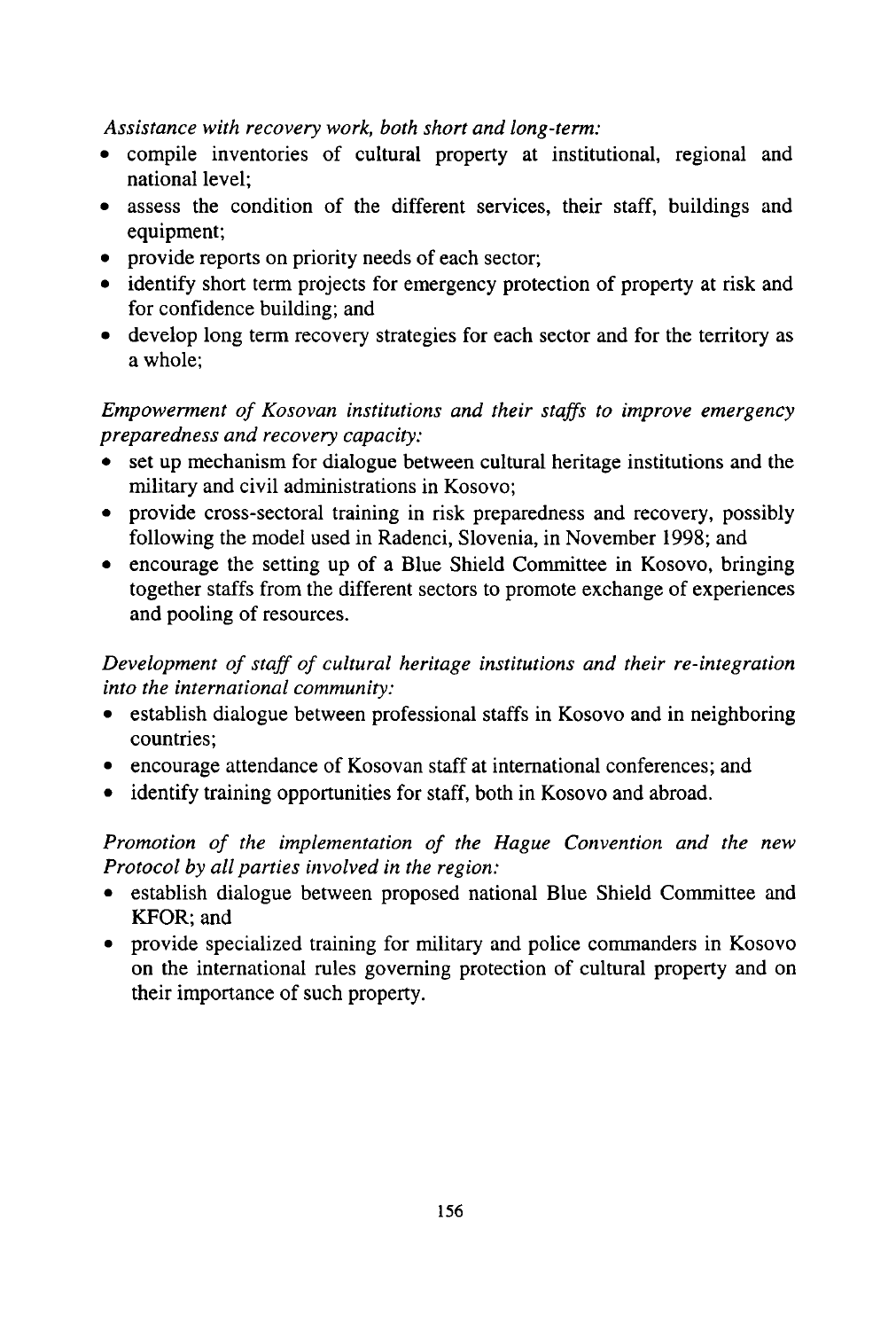*Raising awareness of the international community of the importance of cultural property and the need to protect it:* 

- identify potential donors among aid agencies, governments and private foundations;
- establish collaborative partnerships with other concerned organizations, including Patrimoine sans Frontières and the Packard Foundation;
- provide information on protection of Kosovan cultural property through the ICBS Web site; and
- publicize project successes.

It is clear that this action plan will be implemented only if adequate funding is found.

## **To Mark or Not to Mark?**

Last but not least, one question arises frequently in discussion: does using the Blue Shield symbol help to protect the building or site, or does it, as some recent experience indicates, mark it out as a target for hostile forces? The following comment was made by Croatian archivists in 1997: "During the war in Croatia it was obvious that cultural objects were deliberate targets in spite of distinct signs of the Hague Convention. This is an open international problem that calls for changes to the Hague Convention".

Whilst recognizing the danger, the ICBS is strongly in favor of marking, since without it the full protection of international law will not be available to cultural sites and their contents. After all, the Red Cross symbol has on occasions been attacked in 20th Century conflicts, yet there is no suggestion that it should not be used.

Marie-Thérèse Varlamoff IFLA-PAC Director Paris, France

George MacKenzie ICA Deputy Secretary General Paris, France